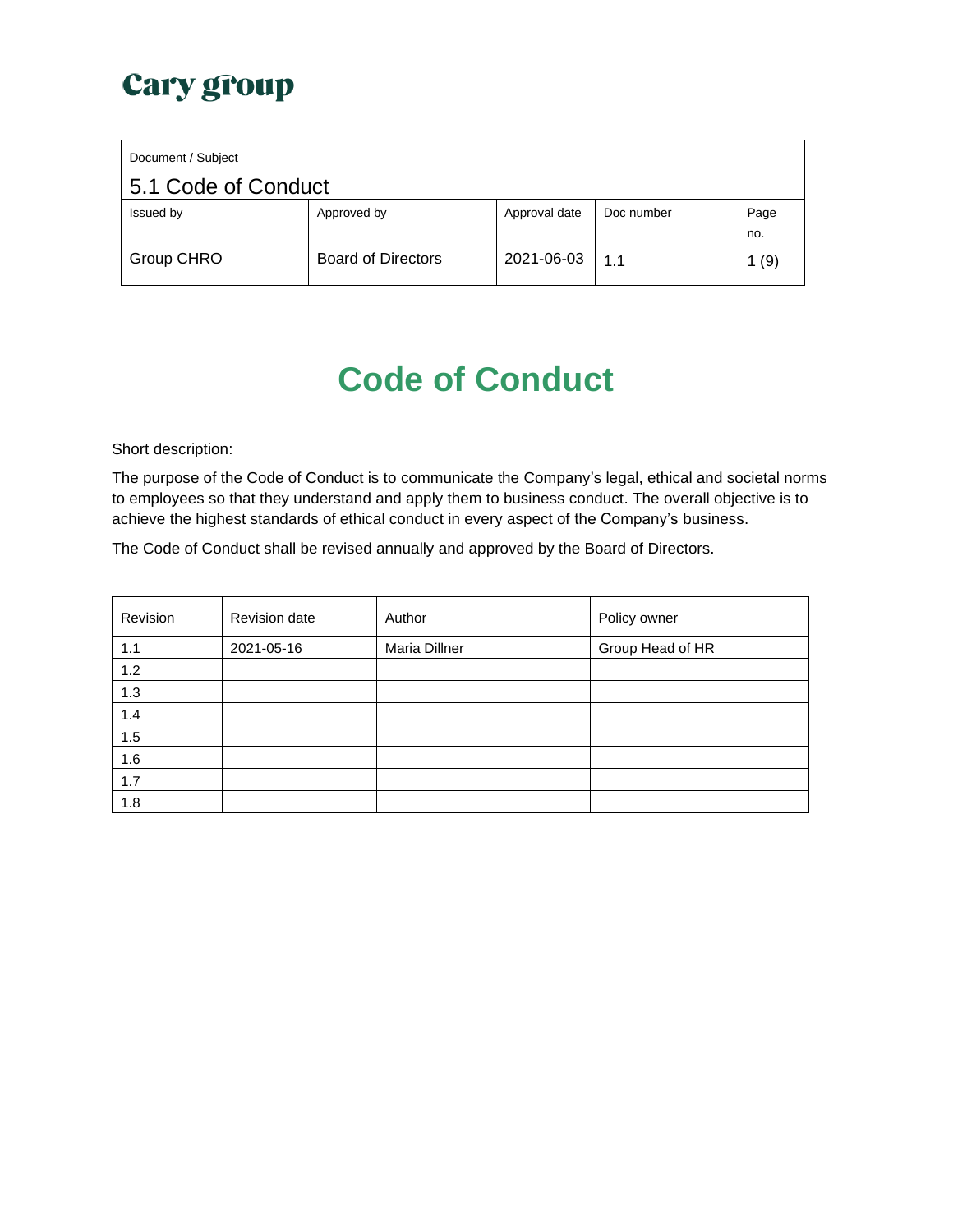| 5.1. Code of Conduct<br>2(9)<br>2020-05-16 |
|--------------------------------------------|
|--------------------------------------------|

## **Content**

| 1.  |                                                        |
|-----|--------------------------------------------------------|
| 2.  |                                                        |
| 2.1 |                                                        |
| 2.2 |                                                        |
| 2.3 |                                                        |
| 2.4 |                                                        |
| 2.5 |                                                        |
| 2.6 |                                                        |
| 3.  |                                                        |
| 3.1 |                                                        |
| 3.2 |                                                        |
| 3.3 |                                                        |
| 3.4 |                                                        |
| 3.5 |                                                        |
| 3.6 |                                                        |
| 3.7 |                                                        |
| 4.  |                                                        |
| 5.  |                                                        |
| 5.1 | Understanding and Complying with the Code of Conduct 9 |
| 5.2 |                                                        |
| 5.3 |                                                        |
| 6.  |                                                        |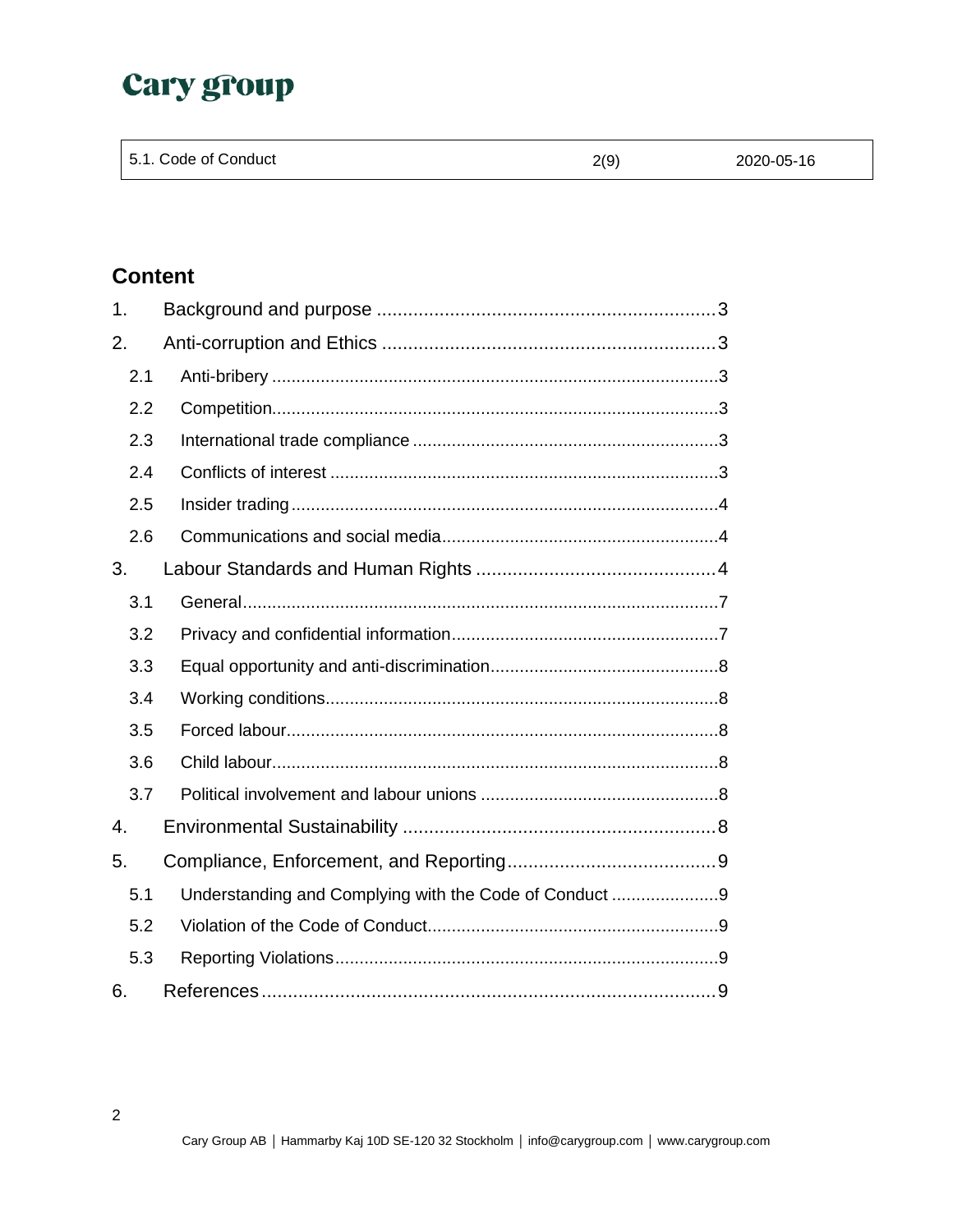| 5.1. Code of Conduct | 3(9) | 2020-05-16 |
|----------------------|------|------------|
|                      |      |            |

## <span id="page-2-0"></span>**1. Background and purpose**

At Cary Group AB ("Cary Group") we are convinced that social, ethical and environmental responsibility are a prerequisite for a successful business.

This Code of Conduct comprises standards on how the different companies within Cary Group conduct socially, ethically and environmentally responsible business and provides guidance in how to act in accordance with Cary Group's values. For further information on the Cary Group's values please also see our Cultural Framework.

This Code of Conduct is approved by Cary Group´s Board of Directors and applies to all employees, consultants and temporary contract workers within Cary Group. We also want our employees to be aware that Cary Group's Supplier Code of Conduct applies to our suppliers and sets out the expectations we have on them.

At Cary Group we adhere to national laws and regulations, Cary Group's policies and this Code of Conduct. If any conflict between national laws and regulations and the principles in this Code of Conduct or Cary Group's policies, national laws and regulations take precedence.

## <span id="page-2-1"></span>**2. Anti-corruption and Ethics**

## <span id="page-2-2"></span>2.1 Anti-bribery

We refuse to accept or retain business through bribery. Employees do not directly or indirectly offer, promise, grant, or authorize the giving of money or anything of value to someone in order to unduly influence the recipient in the performance of professional duties or in order to obtain or retain an improper business advantage.

We neither ask for, nor accept, improper benefits from others for performance of our duties to Cary Group. Applicable anti-bribery laws are strictly followed.

### <span id="page-2-3"></span>2.2 Competition

We follow applicable competition law. Employees do not engage in discussions with competitors regarding market allocation, information exchange, production and sales quotas, or bid rigging.

### <span id="page-2-4"></span>2.3 International trade compliance

We comply with relevant export controls and sanctions laws, including United Nations sanctions and applicable sanctions under the laws of the European Union and the United States. Employees never attempt to circumvent applicable trade sanctions. See further "*[Sanctions](#page-3-2)*", below.

### <span id="page-2-5"></span>2.4 Conflicts of interest

A Conflict of interest exists when your (or those of your family members) personal and or financial interests and or external activities, are inconsistent with those of Cary Group and create conflicting loyalties. As Cary Group employees we must avoid situations where our personal and or financial interests and or external activities conflict, or appear to conflict, with the interests of Cary Group.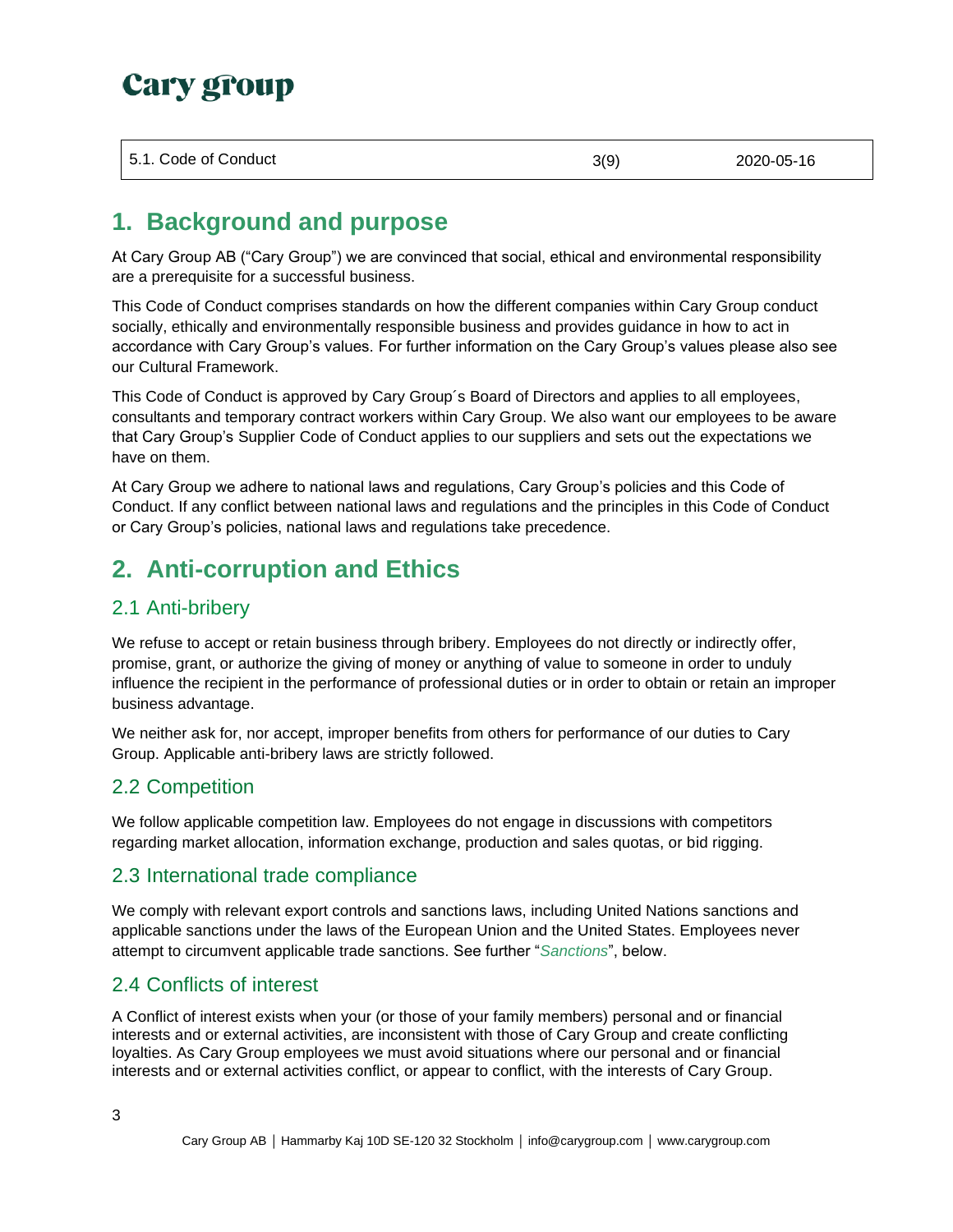| 5.1. Code of Conduct | 4(9) | 2020-05-16 |
|----------------------|------|------------|
|----------------------|------|------------|

Many actual or potential conflicts of interest can be resolved in an acceptable way for both the individual and the company. In case of a conflict of interest, the employee concerned should immediately inform his/her Line Manager in order to find an appropriate solution. Senior management has the responsibility of the final decision when a solution cannot be found.

## <span id="page-3-0"></span>2.5 Insider trading

Inside information is non-public information that, if made public, would likely have a significant effect on the price of a security, or the price of a related security. We never trade shares or other securities when in possession of inside information.

Never disclose inside information to anyone, except where the disclosure is made in the normal exercise of your employment in accordance with applicable internal procedures.

## <span id="page-3-1"></span>2.6 Communications and social media

Our external communications are accurate, transparent, and straightforward. When using social media, employees must avoid giving the impression that they are speaking on behalf of Cary Group, unless they are authorised to do so.

## <span id="page-3-2"></span>**3. Sanctions**

## 3.1 What are sanctions and how may they arise?

Sanctions, often also referred to as "financial sanctions", are measures that have been imposed on certain countries, individuals, companies or groups. Sanctions are imposed by the United Nations, as well as the United States, the European Union and some countries, such as the United Kingdom.

Sanctions include lists of designated persons, who are individuals and entities with whom it is generally prohibited to do business (although some exceptions apply). These sanctioned persons are often referred to as "Designated Parties" or "Specially Designated National – SDN".

Sanctions also include broader restrictions or bans on trade in certain goods or services intended for sanctioned countries, or certain investments in sanctioned countries. In addition, the United States has in place comprehensive sanctions against certain countries and territories (at present, Cuba, Crimea, Iran, North Korea, and Syria). It is therefore necessary to take particular care when carrying out business with high-risk countries. Geographically, most sanctioned countries are in the Middle East and in Africa.

While the scope of prohibitions imposed on Designated Parties or SDN may vary in the individual case, for practical purposes the prohibitions can be summarised as follows: It is prohibited to enter into any commercial activities

- (1) with Designated Parties or SDN directly and indirectly;
- (2) with companies which are majority-owned or controlled by Designated Parties or SDN; and
- (3) where there is a risk that items, services or funds supplied to a business partner would then be forwarded to a Designated Party or a SDN.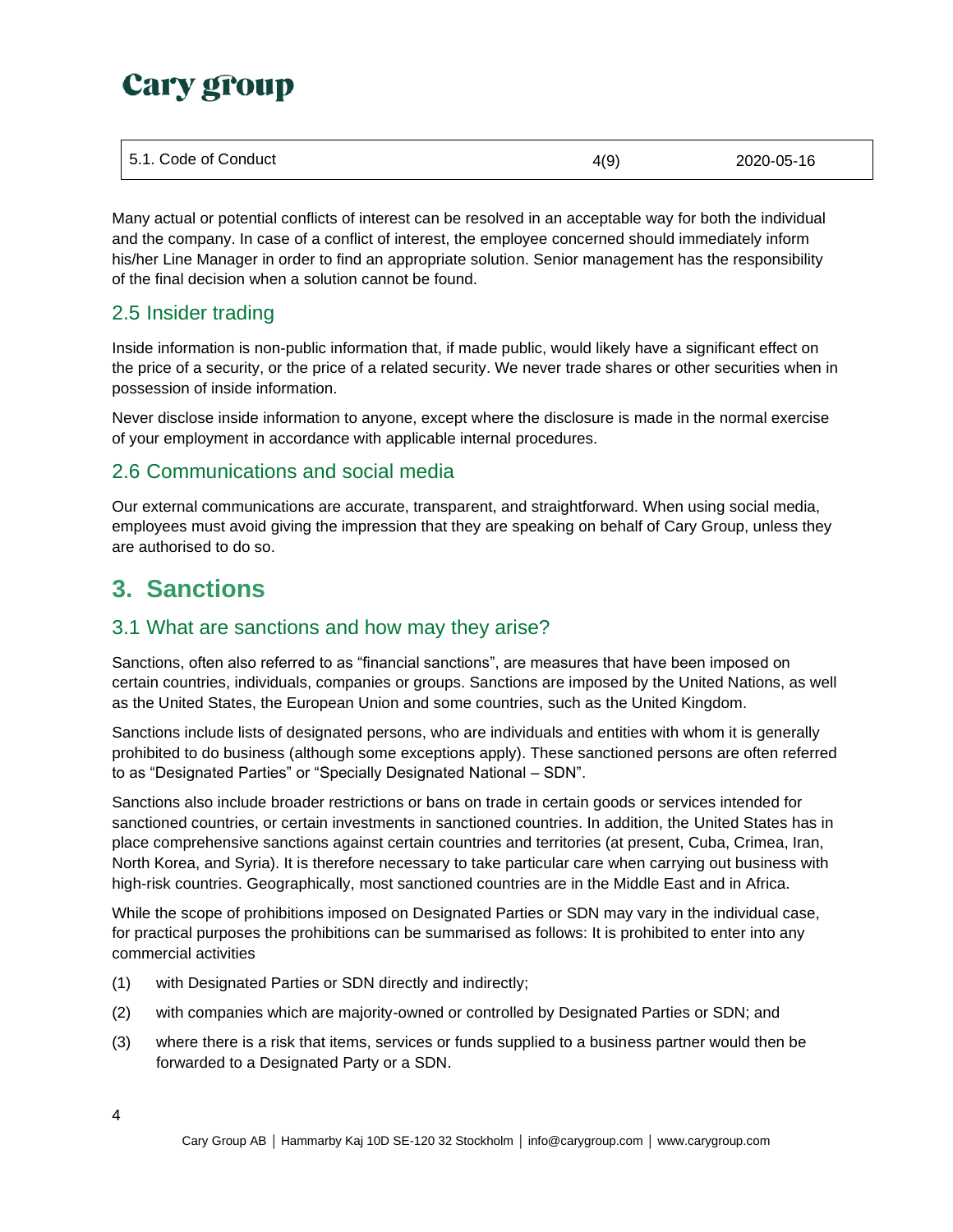#### 5.1. Code of Conduct 5(9) 2020-05-16

## 3.2 Who may be a sanctioned person?

#### **Elites of aggressive countries or countries which ignore human rights**

Generally, sanctions are imposed in order to induce a country to change its policies, e.g. stop aggressive behaviour to neighbours or stop grave violations of human rights of the own population. In these cases, sanctions are imposed on members of the political and economic elites of a country in order to exert pressure on them. Consequently, companies that are owned or controlled by persons who are members of the elites of the countries concerned will also be subject to sanctions. For the same reasons, stateowned companies or state-controlled conglomerates are also often included in the sanctions lists.

#### **Terrorism or terrorism financing**

In addition, individuals, entities and groups have been identified who are engaged in terrorism or in activities to finance terrorism; these persons have been included in the anti-terrorism sanctions. See further "*Anti-money laundering and terrorism financing*" below.

## 3.3 What does entering into a business relationship contrary to sanctions mean to the business?

In many countries, violations of sanctions are subject to significant penalties, including severe fines and even prison sentences. In addition, if an employee violates sanctions, penalties and fines will often also be imposed on the Company.

Some countries, in particular the United States, have even adopted rules that have consequences if sanctions are violated anywhere in the world: If a company violates United States sanctions anywhere in the world, that company can be excluded from the United States financial system and could even be listed as a SDN itself. As a consequence, most banks would freeze the accounts of such company, and United States companies would refrain from entering into transactions with the company.

## 3.4 Procedures to ensure compliance with sanctions

### 3.4.1 High-risk jurisdictions

For business related to high-risk jurisdictions, in addition to the screening procedures described below, it should be ensured that applicable sanctions are complied with, when necessary by seeking advice from external counsel.

### 3.4.2 Screening

A sanctions screening should follow the below steps:

#### **Step 1: Identify**

Before entering into any business relationship with a business partner, identify the name of the company. Where possible and depending on the business volume, identify the name(s) of the major shareholders of the company. Major shareholders are generally shareholders that hold directly/indirectly 50 or more percent of the shares or directly/indirectly control a company by other means. For high risk countries or higher risk transactions the threshold should be lowered to 25 percent. High risk countries include, in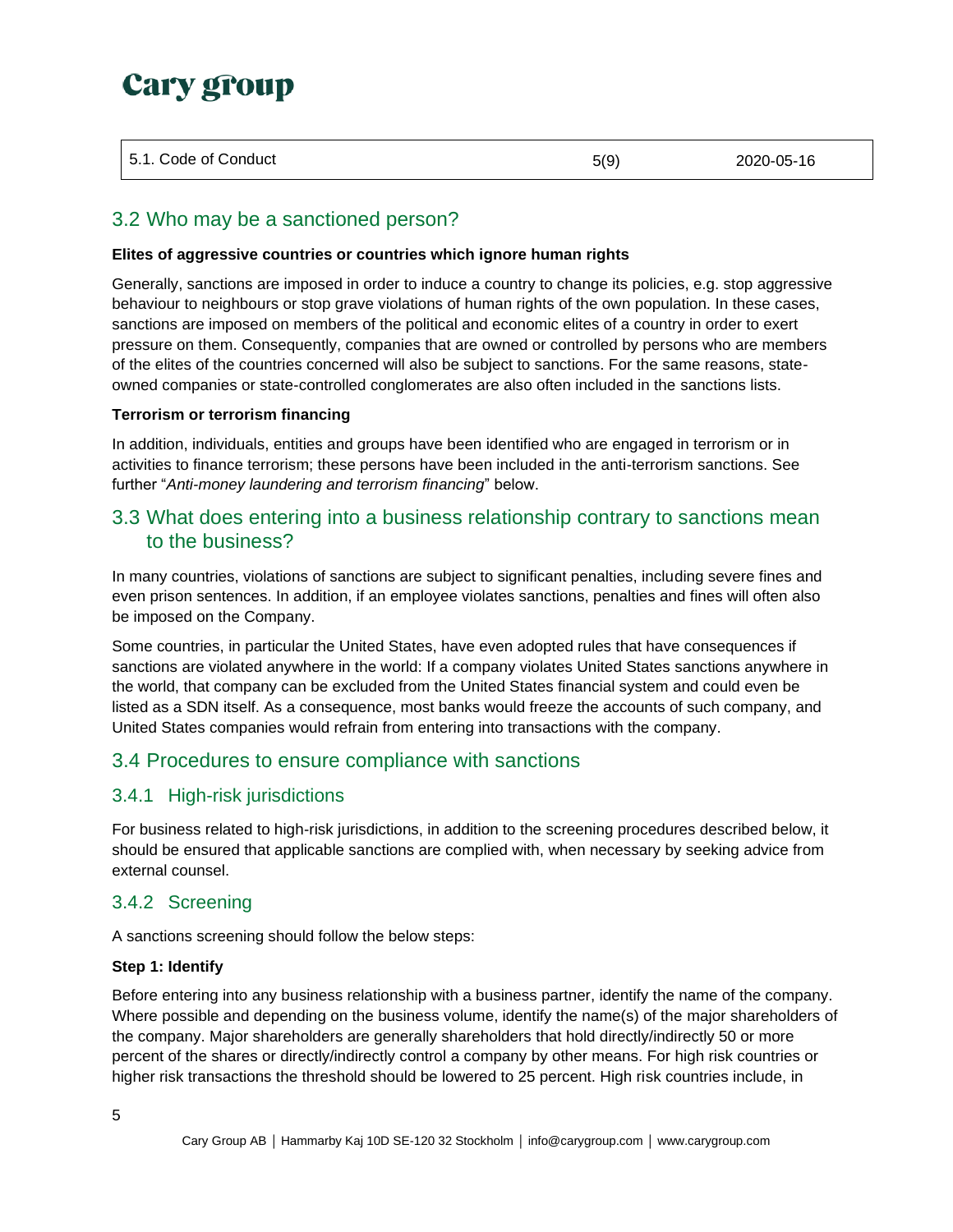| 5.1. Code of Conduct | 6(9) | 2020-05-16 |
|----------------------|------|------------|
|----------------------|------|------------|

particular, Russia and Iran and all other sanctioned countries. High risk transactions include in particular the sale of technical equipment, M&A-transactions and transactions which are not typical for the Company.

#### **Step 2: Compare**

Compare the name of the company and the name(s) of the major shareholders with the names of the parties on the sanctions list (this is the actual "screening" of the company). Use the following web-based screening tools:

- **EU:** [https://ec.europa.eu/fpi/what-we-do/sanctions\\_en](https://ec.europa.eu/fpi/what-we-do/sanctions_en)
- **US:** https://sanctionssearch.ofac.treas.gov/
- **UK:** [https://www.gov.uk/government/publications/financial-sanctions-consolidated-list-of](https://www.gov.uk/government/publications/financial-sanctions-consolidated-list-of-targets/consolidated-list-of-targets)[targets/consolidated-list-of-targets](https://www.gov.uk/government/publications/financial-sanctions-consolidated-list-of-targets/consolidated-list-of-targets)

Choose an accuracy level of 90 percent at most and search for locally registered sites as complimentary screening tools.

#### **Step 3: In case of "hit": Obtain information**

Where the screening reports a "hit", this means the following: There is a risk that the name of the company (and/or one or several of the major shareholders) is identical to a name of a Designated Party or SDN. However, many companies have names that are very similar to names of Designated Parties or SDN. Also, the screening tools will identify Designated Parties and SDN with names that are merely similar to the name the company or major shareholder(s), to allow for misspellings or incorrect translations.

Obtain as much additional information as possible on the company and the major shareholder(s). This includes, for example: Address, business activities, business registration number, name(s) of directors and managers, history of dealing with this company. Data sources could be e.g.: internal customer data, website of business partner, company registers.

#### **Step 4: Compare information**

Compare the information obtained in the previous step with the information that is provided on the Designated Party or SDN that has been identified by the screening tool. In most cases, it will be clear whether the company or the major shareholder(s) are identical to the Designated Party or SDN that the screening tool has identified. That is the case if e.g. the addresses are different or the business activities are different.

#### **Step 5: What to do in case of a real hit or doubts?**

In case of doubts the CFO must be notified and the transaction must be ceased until the CFO has given clearance to proceed.

#### **Step 6: Document**

Document all of the steps above (this also applies in case no "hit" is being reported) and maintain this documentation together with the other documents relating to the transaction.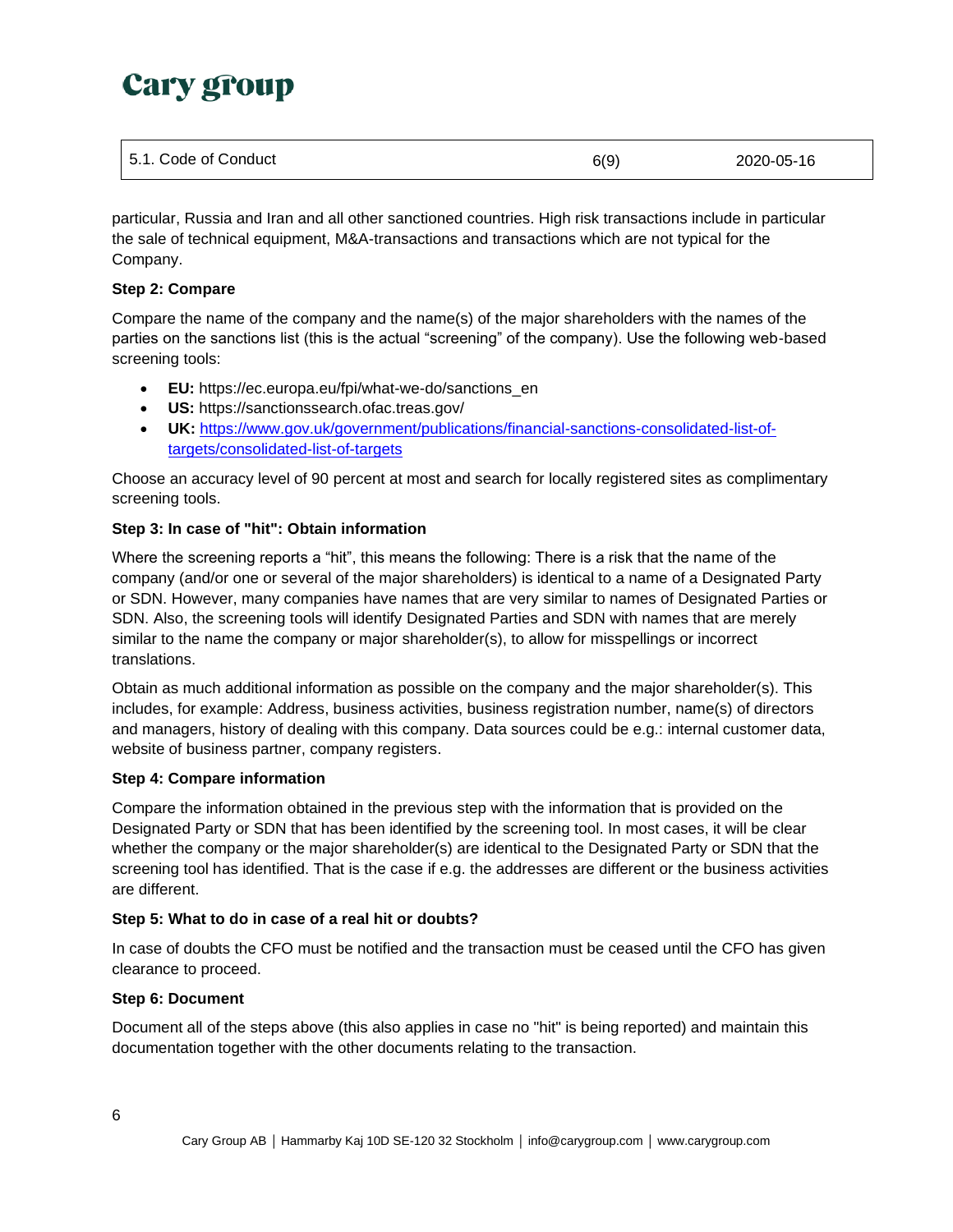| 5.1. Code of Conduct | 7(9) | 2020-05-16 |
|----------------------|------|------------|
|                      |      |            |

## **4. Anti-money laundering and terrorism financing**

## 4.1 What is money laundering and terrorism financing?

Laws against money laundering and terrorism financing are in place in almost all countries worldwide. Money laundering occurs when funds or other assets originating directly or indirectly from criminal offenses are put into circulation in the legal economy, making their source appear legal. Terrorism financing occurs when money or other resources is/are made available to commit criminal acts of terrorism or to support terrorist organizations. Liability for money laundering does not require the person involved to be aware that money is being laundered through the legal transaction concerned or the transfer concerned. Inadvertent involvement in money laundering may already be sufficient grounds for serious penalties for everyone involved.

## 4.2 Procedures to ensure compliance with anti-money laundering and terrorism financing rules

Carefully check the identity of customers, business partners and other third parties with whom you wish to do business. It is our declared aim to conduct business solely with reputable partners who operate in line with legal provisions and who use resources from legitimate sources.

Assign incoming payments to the corresponding services without delay and post them accordingly. Ensure transparent and open cash flows.

It is prohibited to take any action whatsoever that may violate money laundering provisions at home or abroad. You must be vigilant and investigate any suspicious conduct on the part of customers, business partners and other third parties. If there is information providing sufficient grounds for suspicion, you should immediately get in touch with the CHRO or CFO.

You must abide by all applicable provisions for recording and posting transactions and contracts within your area of responsibility in the accounting system.

## **5. Labour Standards and Human Rights**

## <span id="page-6-0"></span>5.1 General

We comply with all relevant international covenants and conventions, as well as all applicable laws on worker safety, human rights and working conditions.

Cary Group are committed to ensuring that all employees are treated with respect and dignity, work under their own free will, in safe conditions, and are properly paid for their work.

## <span id="page-6-1"></span>5.2 Privacy and confidential information

Confidential personal and company information is safeguarded. We and our employees follow all applicable laws on the handling of personal data. Data is disclosed to third parties only when legitimate grounds to do so have been established and appropriate measures have been taken to protect the information to be transferred.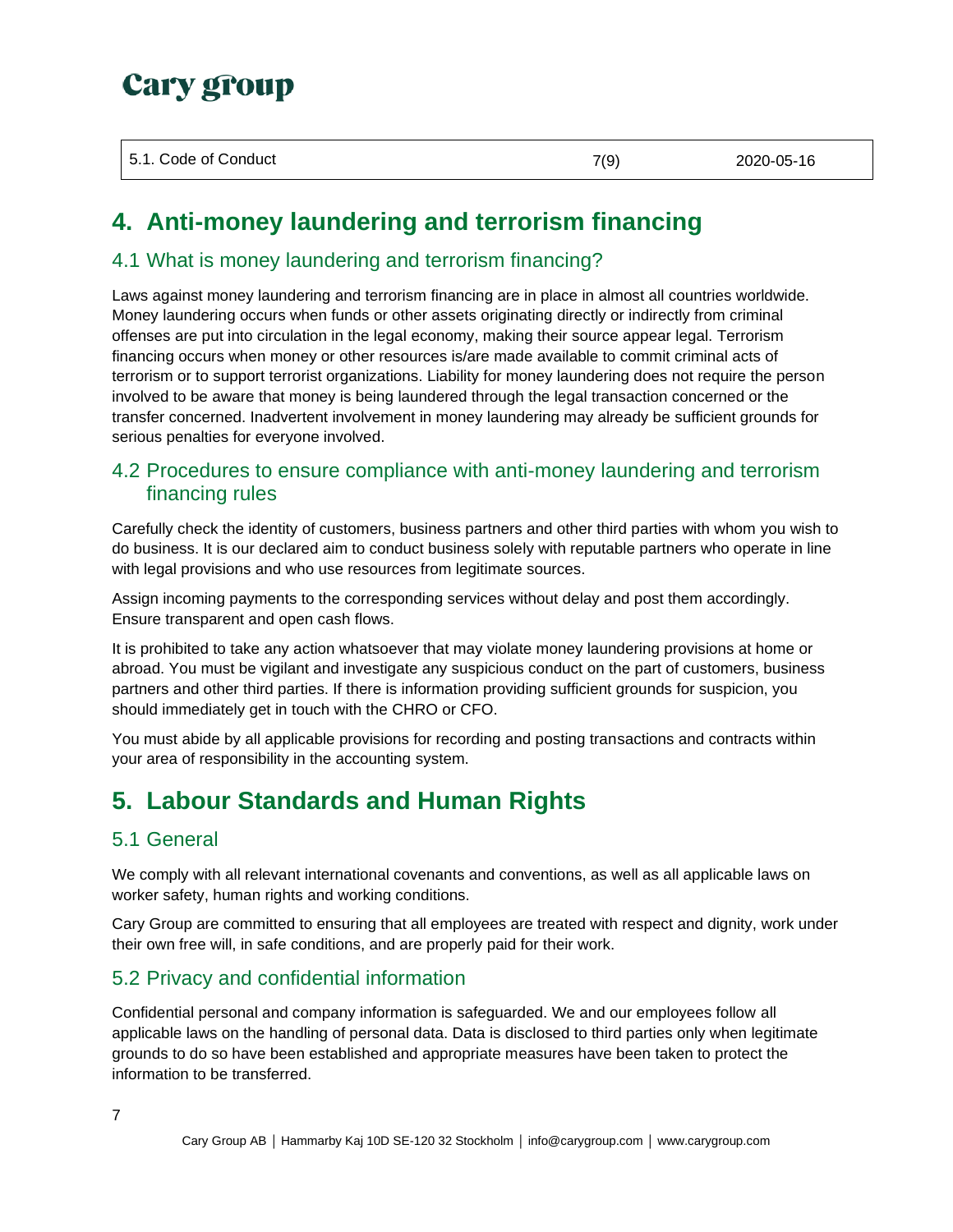For information on compliance with data protection law, see our Data ProtectionPolicy. For information on information security, see our Information Security Policy.

## <span id="page-7-0"></span>5.3 Equal opportunity and anti-discrimination

All employees are treated with dignity and respect. We provide equal opportunities to everyone. Discrimination or harassment based on age, race, ethnicity, gender, disability, sexual orientation, religion/belief, or any other characteristic protected by applicable law is not tolerated.

All employees with the same qualifications, training, and skill set receive equal pay for equal work.

### <span id="page-7-1"></span>5.4 Working conditions

We provide a healthy and safe work environment for our employees. Abuse (whether physical or verbal) and unlawful harassment are strictly prohibited.

For more information, please refer to Cary Group's HR Policy and to local H&S Policys.

### <span id="page-7-2"></span>5.5 Forced labour

We do not, directly or indirectly, make use of any work or service which is extracted from any person under the threat of a penalty and for which the person has not offered himself or herself voluntarily.

### <span id="page-7-3"></span>5.6 Child labour

We recognise and honour the rights of every child to be protected from economic exploitation and from performing any work that is likely to be hazardous, to interfere with the child's education, or to be harmful to the child's health or physical, spiritual, moral, or social development.

### <span id="page-7-4"></span>5.7 Political involvement and labour unions

Employees are free to express their political views and engage in political activities outside of working hours without retribution or discrimination in the workplace. Employees may not, however, use the Cary Group name or property to further their personal political interests.

Employees are free to join labour associations of their own choosing and to be part of, or included in, collective bargaining

## <span id="page-7-5"></span>**6. Environmental Sustainability**

We comply with all applicable environmental laws and regulations. Environmental resources are used responsibly, and we constantly strive to conduct our business in a sustainable way and have precautionary approach to environmental challenges. This includes us seeking solutions to increase energy efficiency and to promote climate friendly techniques as well as to recycle materials to the greatest extent possible while limiting the use of hazardous substances as far as is practicable.

Our environmental impact of travel is always considered when deciding whether to attend a meeting or event in-person or remotely. Ideas from employees that reduce the environmental impact of our activities are supported and encouraged.